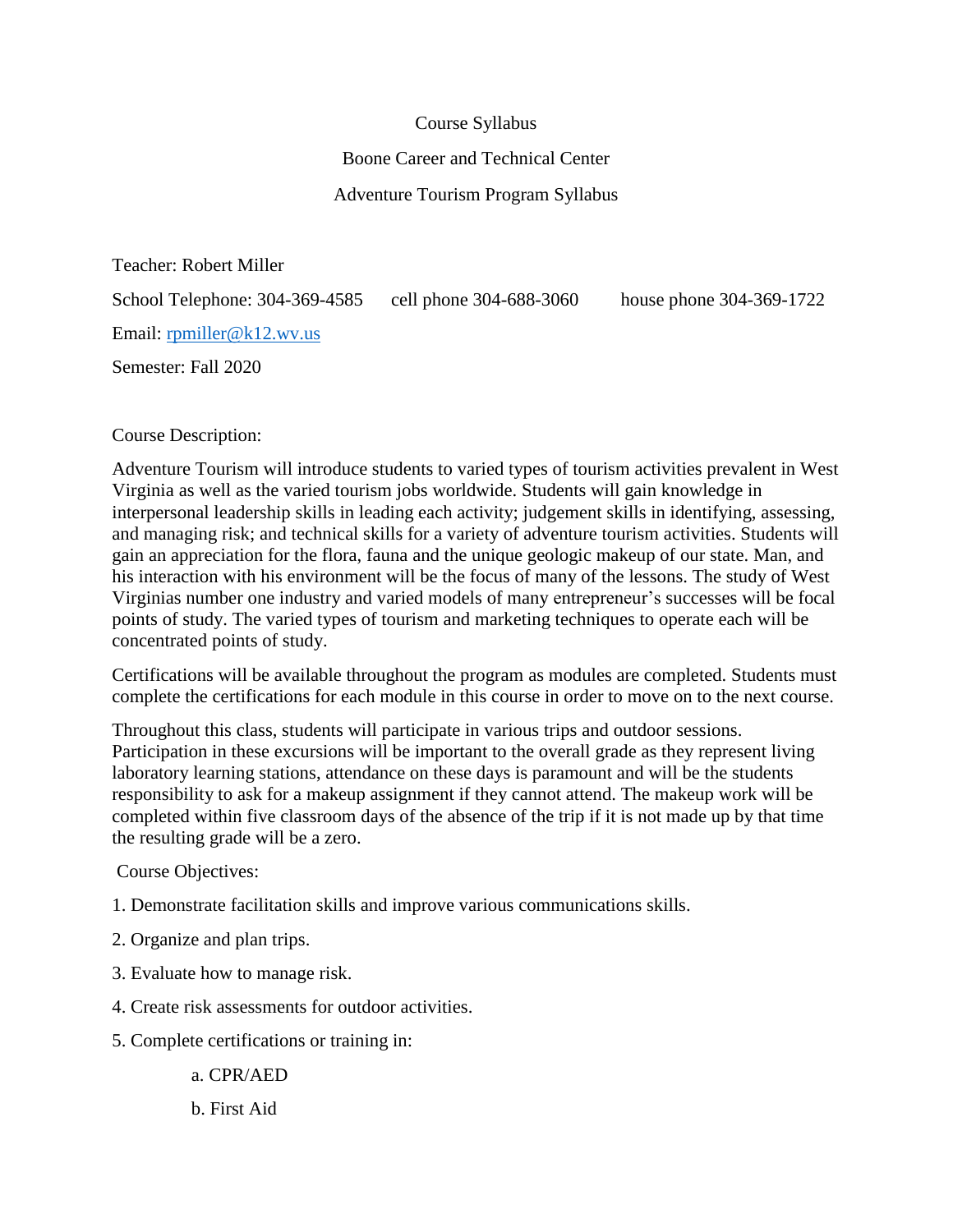- c. Leave No Trace
- d. OSHA 10, Safety
- e. ATV Safety
- f. Welcome West Virginia
- g. Bicycle Safety
- h. Boating and Water Safety
- i. Forklift Certification
- j. Win Learn Mathematics
- 6. Demonstrate safety procedures of each outdoor activity.
- 7. Manage equipment upkeep and sign in and sign out procedures.
- 8. Promote entrepreneurship, teamwork and ethical business practices.

9. Hospitality skillsets and business vernacular that will assist the student in multiple job markets.

10. Student will improve Math, English and Communication skills to allow quick advancement towards management positions in the hospitality tourism industry.

Major Assignments: Students will plan for trips, complete risk assessments and participate in a variety of outdoor activities including skiing, snowboarding, rafting, hiking, caving, rock climbing, swimming and biking. Students will also do varied assignments related to the flora, fauna, geology and weather of the mountain state. Students will learn to utilize numeracy and communication skills for advancement in career opportunities.

Students will also learn to write resumes, a variety of business letters, and fill out technical school college and job applications. Students will learn to job search through the major hiring sites for tourism destinations, travel companies, national parks, state parks and airports as well as requirements and skills for obtaining these jobs as well as gaining the skills for entrepreneurship opportunities and success in opening private business.

#### Assessment:

Student assessment will be based on completion of class and homework assignments, module examinations, and completion of individual and group projects related to the modules.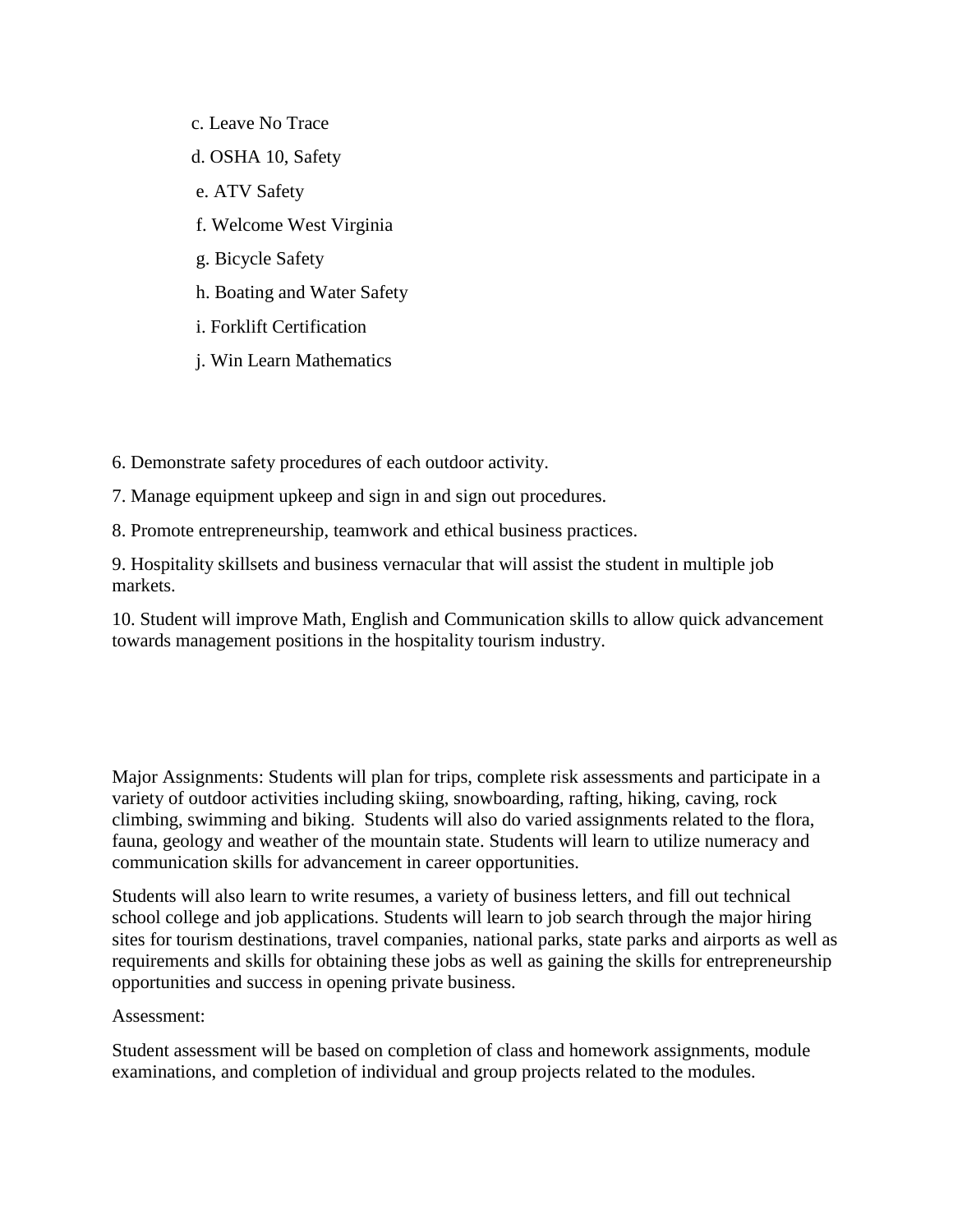Classroom Rules:

- 1. Each student will bring a pencil to class daily.
- 2. Practice appropriate behavior at all times.
- 3. Treat the furniture, textbooks, and computers appropriately.
- 4. No food or drinks in the classroom.
- 5. Return books and classroom materials to their designated location.
- 6. Cell phones allowed during class for class work only.
- 7. In these unprecedented times every effort must be made to remain in contact with the instructor.

#### Lab Rules:

- 1. Safety equipment will be worn at all times when designated.
- 2. Use tools and equipment for intended purpose.
- 3. No horseplay.
- 4. Operate tools and equipment only with the instructor present.
- 5. Maintain a safe distance from equipment in operation.
- 6. Operate equipment only if trained and approved or check out on the specific piece of equipment.
- 7. Leave the classroom or work area only with permission.
- 8. Return tools and materials to designated locations.
- 9. Clean the work area.
- 10. Students will participate in all assigned tasks with an attitude, which would produce repeat customers.

Simulated Workplace:

All students in this class will participate in Simulated Workplace, which will allow the students to experience a job site setting. The lab will be a job site and the instructor will serve as the employer. The following is a list of components in the Simulated Workplace program.

Use of a time clock to document attendance

Random drug testing of all students

An application and interview process

Development of quarterly and annual reports

Establishment of work teams

Development of policies and procedures

A portfolio system for documentation of learning, credentials, and projects completed.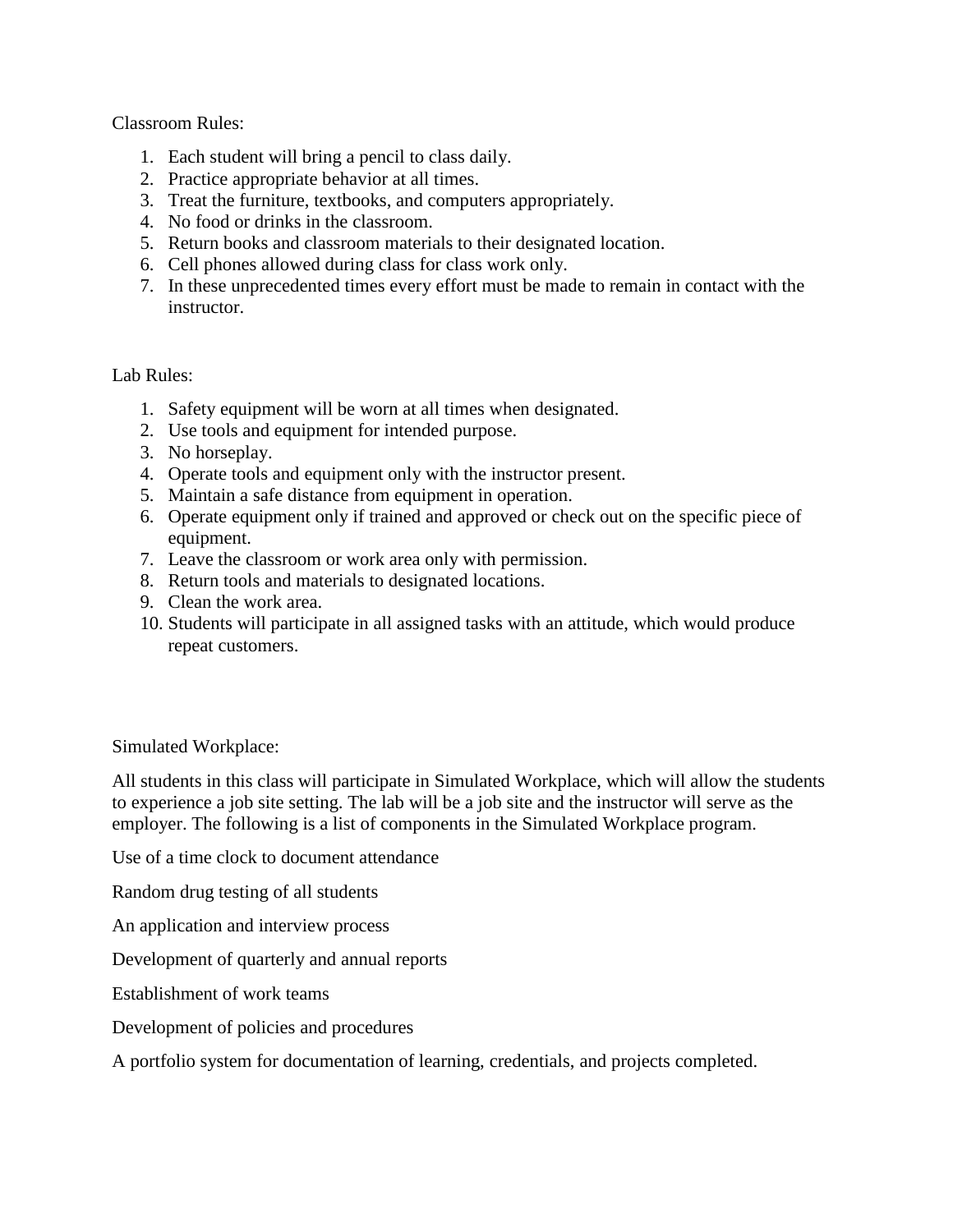A development of a stewardship attitude towards the community, which will foster economic enhancement and a sense of community pride.

Attendance Policy:

If a student is absent, he or she required to call in prior to 8:00 a.m. Students will call the main school number 304-369-4585 and leave a message. Absences must be excused before the student will be allowed to make up the work. Learning labs take a higher priority for attendance importance as attendance is necessary for the scheduled learning lab which will not be created We are setting an attendance pattern for employment, dependability and self-discipline demanded by business and industry. Absences beyond eight excused or unexcused in considered excessive and the student will be called into a conference with the school counselor or principal.

Each student will document daily attendance by time station. Make up work from absences will be completed in accordance with Boone County Schools and Boone Career Center policy. Due to the nature of this class, regular attendance is necessary for students to keep up with class concepts, demonstrations, and projects. In the event of absence, it is each student's responsibility to verify and complete the required make up work. Assignments will be posted on Schoology.

Grading Factors: Your final grade will be made up of your class participation, field trip participation, classwork, assessments and homework. All are essential for gaining a passing grade in this course. Team work is paramount.

- A 90-100
- B 80-89
- $C. 70-79$
- D. 60-69

Any grade below 60 will be an F

#### Tardy Policy:

Students must be on time for class. Incidents of being tardy will be enforced in accordance with Boone County Schools and Boone Career Center policy.

# Civil Rights Statement:

In accordance with Federal Law and US Department of Agriculture (USDA) policy, this institution is prohibited from discriminating on the basis of race, color, national origin, sex, age or disability. To file a complaint alleging discrimination, write: USDA Director, Office of Civil Rights, 1400 Independence Ave SW, Washington DC, 20250-9410 or call toll-free: 866-632- 9992. Individuals who are deaf, hard of hearing or have speech disabilities may contact USDA